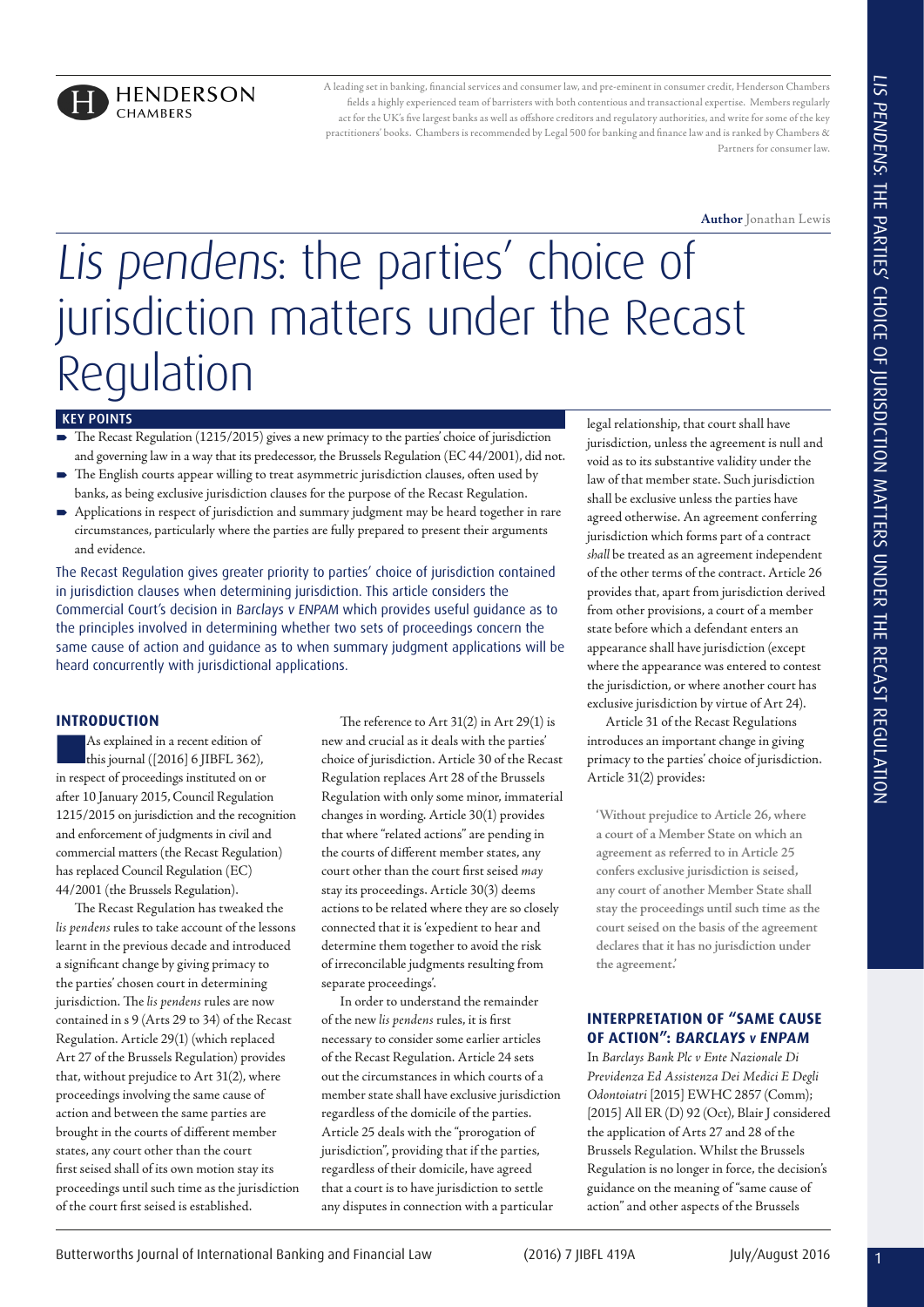# Feature

Regulation which have survived into the Recast Regulation remains valuable. The Court of Appeal is due to hear the appeal in November 2016.

# **Factual background**

In 2007, Barclays Bank Plc (Barclays) entered into a transaction with an Italian pension fund, *Ente Nazionale Di Previdenza Ed Assistenza Dei Medici E Degli Odontoiatri* (ENPAM) by way of a Conditional Asset Exchange Letter, whereby ENPAM exchanged €140m in its assets for securities in the form of credit-linked notes. The letter agreement contained a jurisdiction clause which provided that:

**'This letter is governed by and interpreted in accordance with English law. The parties hereby agree that the courts of England are to have exclusive jurisdiction to settle any disputes which may arise out of or in connection with this letter'.**

The parties subsequently entered into a Professional Client Agreement (PCA) which contained an asymmetric jurisdiction clause (discussed below). Both agreements also made provision for ENPAM to indemnify Barclays following breach by ENPAM of its obligations under the respective agreements.

ENPAM subsequently claimed to have suffered a major loss as a result of the transaction. It claimed that the securities were very risky and wholly inappropriate for its investment objectives.

In June 2014, ENPAM issued proceedings against Barclays and five others in the Civil Court of Milan (the Milan proceedings). It claimed that Barclays had supplied it with a number of investment and ancillary services, including the provision of advice and management of its investment portfolio, without the prior execution of a written framework agreement, which was required by Italian law.

ENPAM's primary claim was in tort seeking damages for pre-contractual and extra-contractual liability on the basis that, had it not proceeded with the transaction, it would have been approximately €96m better off. Its secondary claim, which relied upon the same vitiating factors as in the

main claim, was for nullity of the transaction and for restitution of €165m. It argued that the jurisdiction clause in the transaction documents was null and void because such clauses are required by Italian law to have been included in the preliminary investment framework agreements (which had not been put in place) (see [17(2)]). It also sought to rely upon Italian jurisprudence to the effect that jurisdiction should be determined by reference to its main claim and that the clause was not wide enough to cover claims for tortious or non-contractual liability (see  $[17(3)]$ .

2 Conserver the conserver the conserver the conserver the conserver the conserver the conserver the conserver the conserver the conserver the conserver the conserver the conserver the conserver the conserver the conserver In September 2014, Barclays issued proceedings in London claiming declaratory relief, damages and an indemnity on the basis that, by the Milan proceedings, ENPAM had breached the jurisdiction provisions in the letter agreement and the PCA (however Barclays ultimately did not pursue the indemnity claim). In response, in April 2015, ENPAM applied for an order that the English court should not exercise its jurisdiction on the basis that the Milan court had been first seised. In May 2015, Barclays applied for summary judgment. Both the summary judgment application and ENPAM's jurisdiction application were heard in the Commercial Court in October 2015.

# **Did the two sets of proceedings concern the same cause of action?**

ENPAM's primary application was based on Art 27 of the Brussels Regulation. It was agreed that the Italian proceedings and English proceedings were between the same parties and were related. Blair J held that where Art 27 applies, the court second seised must cede jurisdiction to the court first seised, even in the face of an exclusive jurisdiction clause in favour of the former (at [63]). This is of course no longer the case under the Recast Regulation.

The first issue was therefore whether the two sets of proceedings involved the same cause of action. Blair J relied on the seminal case of *The Alexandros T* [2013] UKSC 70; [2014] 1 All ER 590. He distilled the following principles in respect of the meaning of the phrase "same cause of action" from the authorities and commentary (at [68]):

- (a) 'In order for proceedings to involve the "same cause of action", a phrase which has an independent and autonomous meaning as a matter of European law, they must have "*le même objet et la même cause*".'
- (b) Identity of "cause" means that the proceedings in each jurisdiction must have the same facts and rules of law relied upon as the basis for the action. The phrase "rules of law" means "the juridical basis upon which arguments as to the facts will take place", and the analysis involves examination of "the basic claimed rights and obligations of the parties to see if there is co-incidence between them".
- (c) Identity of "objet" means that the proceedings in each jurisdiction must have the same end in view.
- (d) The assessment of identity of cause and object is to be made by reference to claims only, not defences.
- (e) Article 27 is not engaged merely because common issues might arise in both sets of proceedings. This is a point of distinction with Art 28. Under Art 28 it is actions rather than claims that are compared in order to determine whether they are related.
- (f) Given the existence of the more flexible Art 28, there is no need to strain to fit a case into Art 27.
- (g) It is necessary to consider the claims advanced separately and, in the case of each cause of action relied upon, to consider whether the same cause of action is being relied upon.
- (h) It is not sufficient for Art 27 to be engaged that the issue of jurisdiction could arise in both actions.
- (i) The essential question is whether the claims are "mirror images of one another and thus legally irreconcilable" (relying upon Briggs, Civil Jurisdiction and Judgments (6th edn, 2015) at [2.265]).

These principles are likely to be equally applicable to the Recast Regulation. The court's first task was to compare the claims in Milan and English proceedings (at [73]). Blair J noted as an important consideration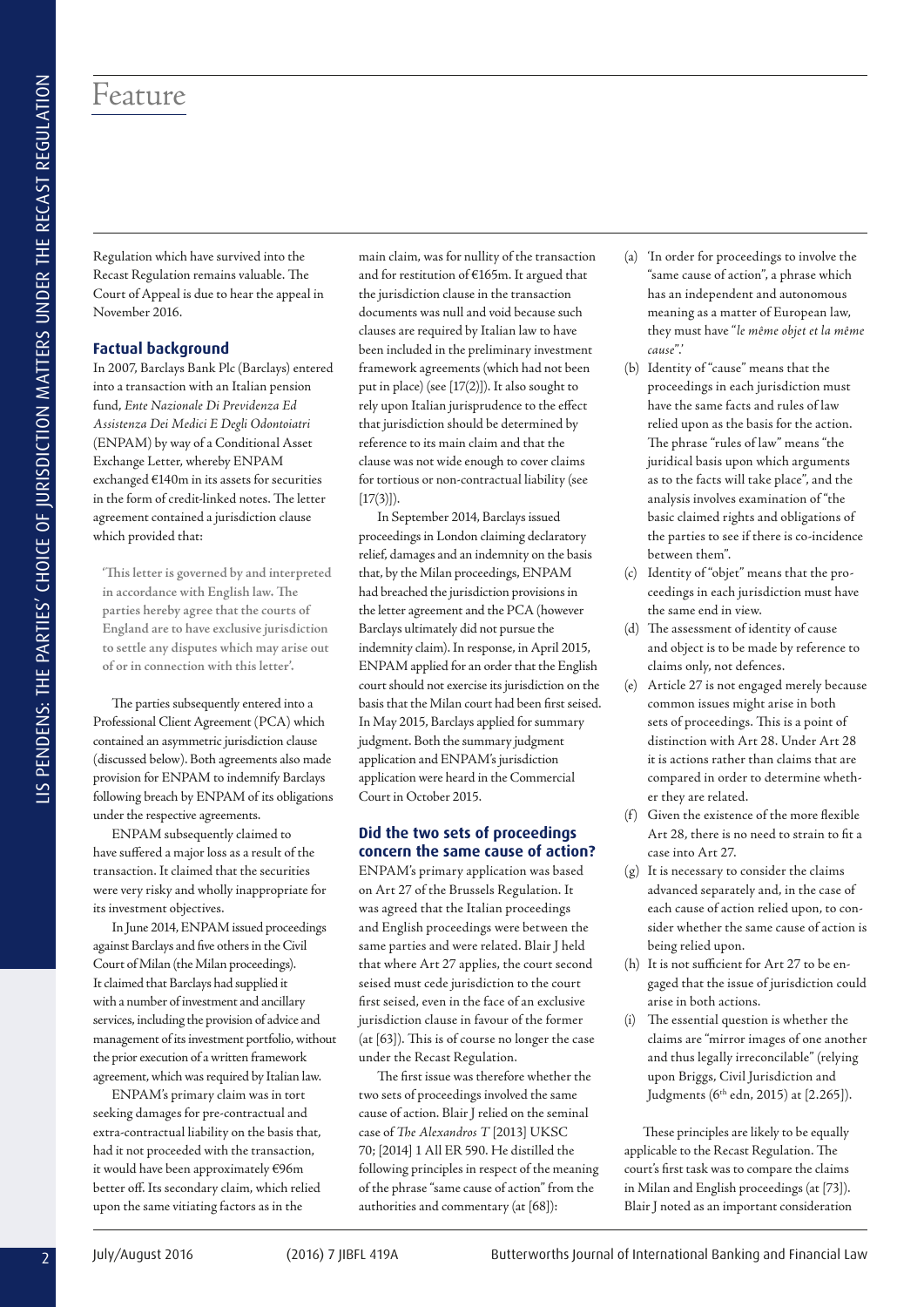that, under both domestic and European law, a jurisdiction agreement, like an arbitration agreement, constitutes an agreement separate from the contract in which it is incorporated (at [80]).

Blair J concluded that neither the main claim nor the secondary claim in the Milan proceedings mirrored the English proceedings because the central dispute in the English proceedings, namely as to the scope of the relevant jurisdiction clauses, was not mentioned in ENPAM's requests for relief in the Milan proceedings. Whereas the *objet* of the English proceedings had as the end in view the recovery of damages for breach of the jurisdiction clauses, the *objet* in the Italian proceedings was different, namely, damages in tort (main claim), and restitution on the basis of the nullity of the substantive agreements (secondary claim) (at [83]). It followed that Art 27 did not apply to Barclays' claim in the English proceedings, since the proceedings did not have "*le même objet et la même cause*" as those in Milan ([91]). Hence, the court was not required automatically to impose a stay.

#### **Related proceedings**

It must be recalled that unlike Art 27, Art 28 is discretionary. Whilst under Art 27, the court *must* decline jurisdiction if another court is first seised and the proceedings are between the same parties and involve the same cause of action, Art 28 gives the court second seised a discretion to stay its proceedings where related actions are pending in the two courts.

In its alternative case, ENPAM submitted that, having regard to the strong presumption in favour of a stay, the English court should exercise its discretion under Art 28 to stay/decline jurisdiction in the English proceedings because of common issues with the Milan proceedings, the risk of conflicting decisions on these issues, fundamental principles relating to the court first seised, and the factual and legal proximity with Italy (at [94]). Further, it asserted that since Barclays faced a cross-claim by an Italian defendant, it would be a party to the Milan Proceedings in any event, and could claim the relief that it was presently claiming in the English proceedings in the Milan proceedings, which were more advanced.

Blair J refused ENPAM relief under Art 28 on the basis that common issues in the proceedings were not substantial. He did not attribute much weight to the submission that Barclays would be a party to the Milan proceedings in any event (at [95]). Perhaps with one eye on the Recast Regulation, he held that the existence of the jurisdiction clauses was a "powerful factor in support of refusal of stay" (at [96](1)) and noted that timing considerations militated against a stay since the matters raised in the English proceedings could be resolved more quickly in England (at [96]). The existence of the jurisdiction clauses seemed to have largely saved the day for Barclays: it could not be shut out from pursuing a case for breach of the clause in the parties' chosen forum.

# **The summary judgment application**

ENPAM submitted that the court should not hear Barclays's summary judgment application until it had determined the jurisdiction application and that the hearings should not take place concurrently. Blair J relied upon the test set out in *Speed Investments Ltd v Formula One Holdings Ltd* [2004] EWHC 1772 (Ch): the court's power to hear the claimant's summary judgment application before or concurrently with the jurisdictional challenge will be exercised only in rare cases (at [102]). The rationale behind this rule is that foreign defendants should have a real opportunity to decide whether to submit to the jurisdiction.

However, ENPAM had conceded that it had no further evidence that it wished to adduce at a later hearing and maintained its position as a point of principle (at [105]). Blair J was ultimately persuaded by the fact that the parties were ready and another hearing would only add expense (at [106]). He considered the facts of the case to be 'out of the usual, raising questions as to the relationship between proceedings in two jurisdictions in a particular context' and that it was 'one of those very rare cases' in which the two applications could be heard together (at [106]).

Barclays was awarded summary judgment on most of its claim for damages for breach

of the exclusive jurisdiction clause. Much of the reasoning is specific to the facts of the case. Blair J rejected ENPAM's argument that granting summary judgment would be akin to an anti-suit injunction as that argument had been rejected by the Court of Appeal in *The Alexandros* [2014] EWCA Civ 1010. He also rejected ENPAM's argument that by awarding damages for breach of the jurisdiction clause, he would be tying the hands of the Italian court any way in determining the Milan proceedings.

# **The asymmetrical jurisdiction clause**

The jurisdiction clause in the PCA provided that:

**'… each of the parties irrevocably: (a) agrees … that the courts of England shall have jurisdiction to settle any suit, action or other proceedings relating to this Agreement … and irrevocably submits to the jurisdiction of such courts (provided that this shall not prevent us [Barclays] from bringing an action in the courts of any other jurisdiction …'**

Blair J rejected ENPAM's argument that it had not breached the clause given that it was not strictly exclusive, reasoning that even though Barclays was not restricted in jurisdiction, ENPAM certainly was – the clause being asymmetrical. He therefore accepted that the clause was exclusive for Barclays' purposes, relying on *Mauritius Commercial Bank Ltd v Hestia Holdings Ltd* [2013] EWHC 1328 (Comm), noting that such clauses are 'frequently agreed for good practical reasons in financing transactions' (at [124]).

# **CONCLUSION**

Whilst the relevance of the *Barclays v ENPAM* decision is limited given that it concerned the now replaced Brussels Regulation, it is submitted that it nonetheless provides key guidance as to the English courts' approach to certain kinds of jurisdictional disputes (until the Court of Appeal hands down its judgment, probably no earlier than 2017). Blair J noted that by